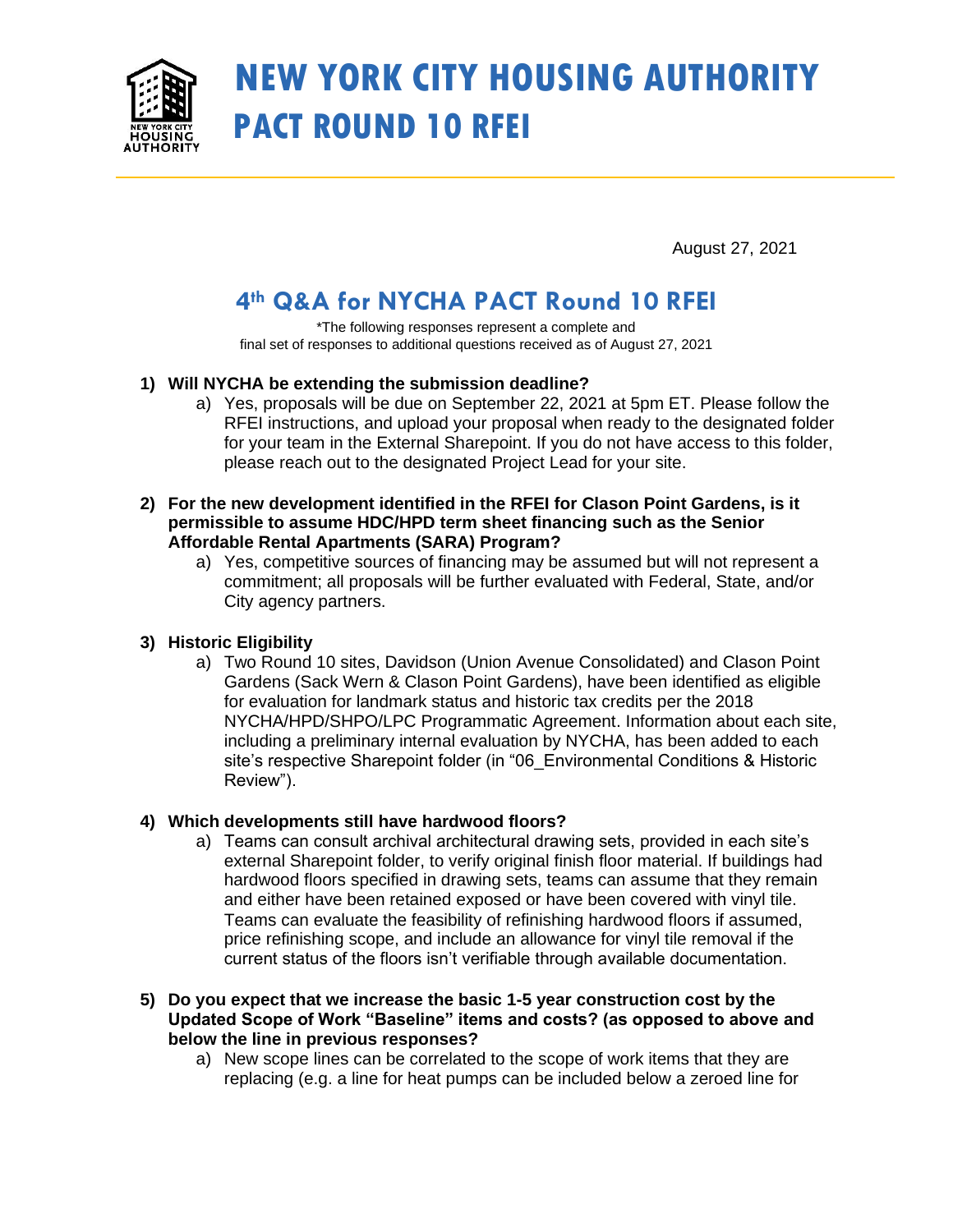boiler upgrades) or can be included in a separate developer scope section at the bottom of the Excel spreadsheet.

- **6) Under this Updated Scope is only the "Comprehensive" upgrades separately presented (below the line or alternative excel)?**
	- a) Please submit two separate Exhibit A "Scope of Work Template" documents, corresponding to the two Exhibit C "Underwriting Template" documents (all in Excel format). Label one Exhibit A "Baseline" and the other "Comprehensive." When preparing the "Comprehensive" scope Exhibit A, new scope lines can be correlated to the scope of work items that they are replacing (e.g. a line for heat pumps can be included below a zeroed line for boiler upgrades) or can be included in a separate developer scope section at the bottom of the Excel spreadsheet.
- **7) Do we delete and not cost those Exhibit A items from the 2017 PNA items that are superseded by the new baseline items?**
	- a) Teams can provide a cost estimate for relevant 2017 PNA items and exclude or zero out those items in their totaled hard costs for both scope scenarios. For any excluded 2017 PNA item, include a note that identifies the scope item that supersedes the PNA item. Do not delete 2017 PNA items from either Exhibit A Scope of Work Template.
- **8) Do the upgrades in item III Finishes & Fixtures also become a baseline cost requirement and supersede simple replacement of like kind Exhibit A items? Or would incremental cost be separately provided?**
	- a) Teams should provide cost estimates for items described in "Finishes & Fixtures" as superseding like kind Exhibit A PNA items. Adjust the unit quantities as required as the PNA may not describe total quantities.
- **9) How do you propose that we address the shortfall or gap in funding these Green Alternatives and enhancements in Exhibit C Pro Forma?** 
	- a) To the extent that implementing the updated scope guidance results in a financing gap, Project Teams should submit a version of the underwriting demonstrating a financing gap. NYCHA will evaluate the costs and benefits of pursuing alternative forms of financing to fund this scope. However, please detail in your proposal how you would recommend adjusting the scope to close the gap if additional financing was not available (we do not need to see an additional scenario for this, just a narrative describing how your team would approach closing that gap).

**i. Should all costs associated with this upgrade (including Development Fee, Lease payment and various Development costs in Exhibit A) be inserted in the Pro Forma Model and result in one negative number?** a) Yes, they should result in one negative number for the gap

**ii. What flexibility does the Developer have to offset the shortfall/gap through such items as: private financing; utilization of Development Fee; Lease Payment; and various NYCHA costs and requirements?**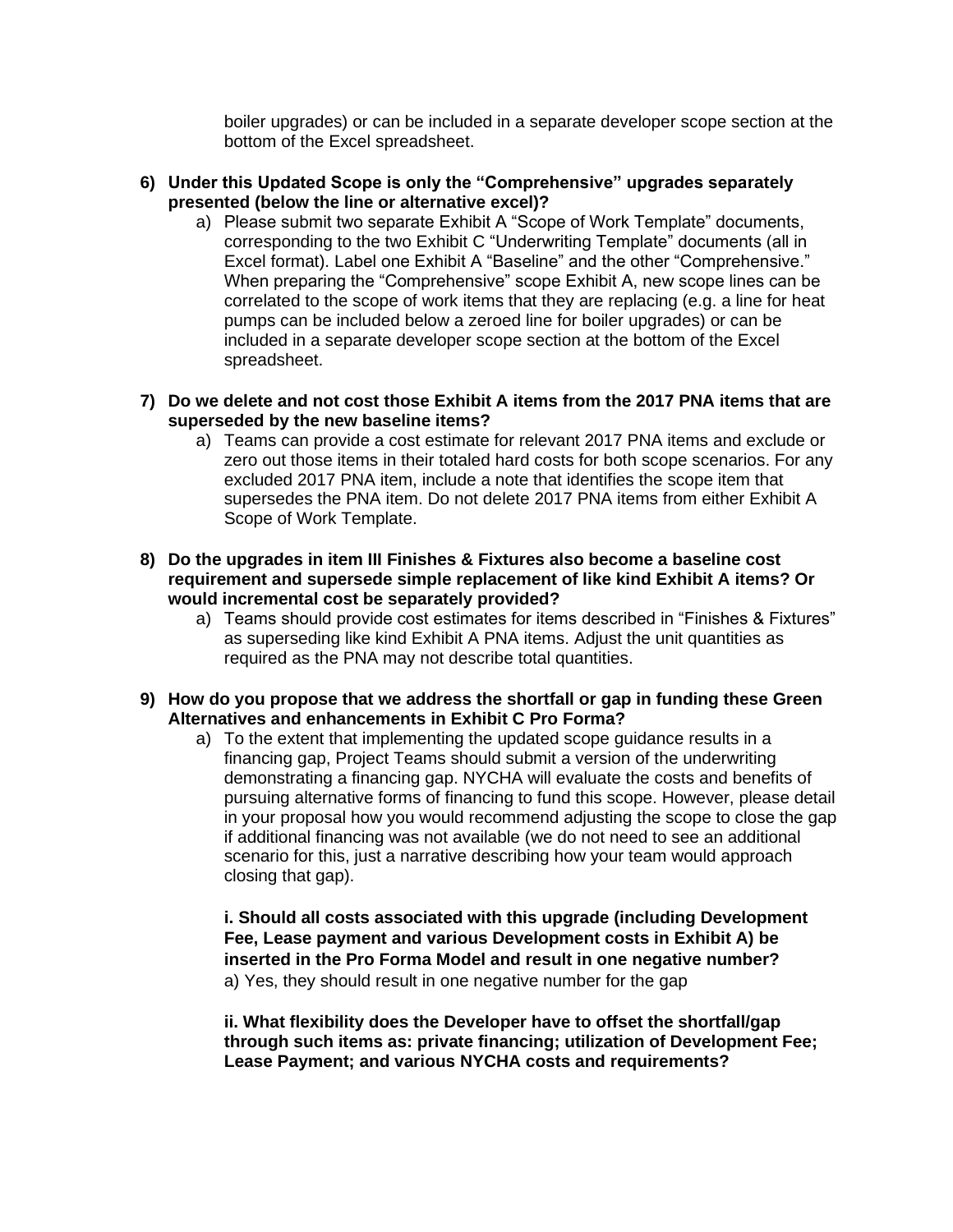a) The Project Team can describe to NYCHA, in their narrative, strategies they would pursue to close this gap, and experience the project team has utilizing those scenarios.

#### **iii) Does NYCHA want the Developer to recommend utilization of possible state or city programs and funds that may be able to reduce the shortfall/gap.**

a) This can be addressed in the narrative as well.

#### **10) Please expand on your definition of a breathable masonry coating**

a) Any masonry treatment—a penetrating sealer, clear waterproofing coating, or otherwise—can be identified. The masonry coating should improve the performance of exposed brick against moisture intrusion, and improve the resiliency of brick and mortar. A masonry treatment that improves envelope resiliency can also play an aesthetic role, if desired. Any masonry treatment should be "breathable," i.e. should be vapor permeable, unless a moisture management strategy is proposed that requires a vapor retarder at the exterior face of a masonry envelope wall.

#### **11) Does NYCHA have details on the R-values of existing roofing?**

a) Teams can refer to construction document sets, included in each site's External Sharepoint folder, and estimate existing R-values based on roof assemblies described in drawing sets. Teams can also verify if and when roofs have been replaced in each development's Modernization Report and make assumptions about R-values based on relevant code requirements at the time of replacement.

#### **12) Please clarify scope of decentralizing the boilers. Does this only apply to developments that do not have a boiler in each building?**

- a) Decentralizing boilers only applies to developments that rely on centralized (campus) boiler plants with distribution and return to individual buildings. If decentralization is proposed, assume boiler(s) per building.
- **13) Please expand on definition of "balanced" mechanical ventilation in all community spaces. Is this referring to pressure or temperature? Does this imply to provide both supply and return for fresh air for all of these spaces?**
	- a) "Balanced mechanical ventilation" assumes mechanical fresh (outdoor) air supply and mechanical return (exhaust) at the same rate. Proposed mechanical ventilation systems can include heat or energy recovery (HRV/ERV) to control humidity and reduce energy usage, but HRV/ERV is not required.

#### **14) For 100% indoor air supply in corridors and common areas, is it assumed that this will be a tempered / equalized air supply?**

a) Assume a dedicated outdoor air system for 100% fresh air supply to community facilities. Proposed systems can include any combination of heating, cooling, and humidity control, depending on the specific approach to HVAC identified by the design and engineering team for these spaces. Outdoor air systems can be coupled with a heat pump system (VRV/VRF, etc.), for example. Proposed mechanical ventilation systems can include heat or energy recovery (HRV/ERV) to control humidity and reduce energy usage, but HRV/ERV is not required.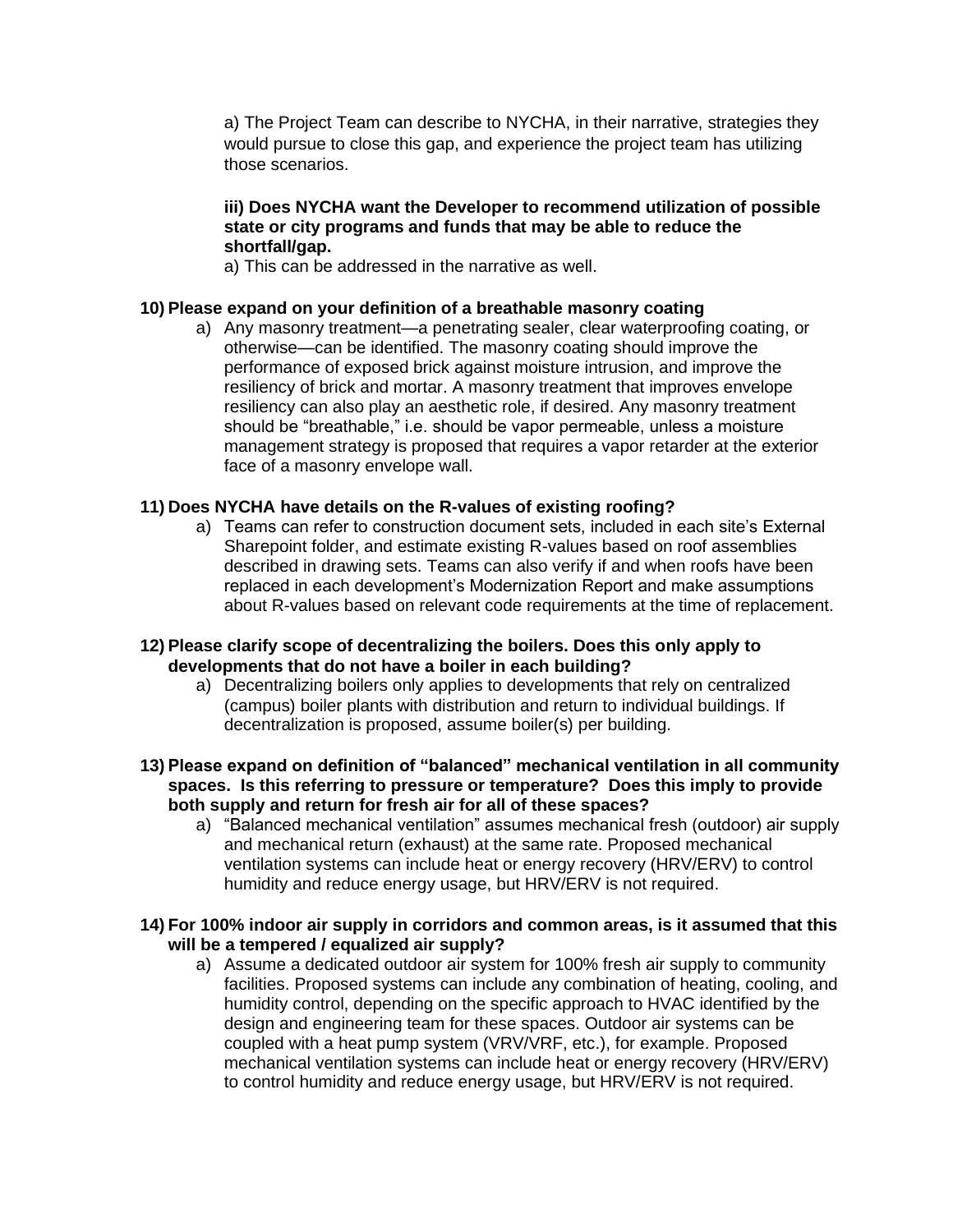- **15) Under the category "Air-sealing and compartmentalization", the same scope of work is listed under both the baseline and comprehensive categories ("Assume comprehensive air-sealing and unit compartmentalization"). Please clarify this scope, and whether the same scope is expected for both the baseline and comprehensive scopes.**
	- a) For both "Baseline" and "Comprehensive" scope scenarios, assume air-sealing all ductwork and all interior and envelope penetrations and transitions, and weatherstripping doors and windows. Assume that air-tightness of building envelopes and of each individual residential unit should be improved. Teams can use an air leakage (compartmentalization) benchmark from a green building program of their choosing, including from Enterprise Green Communities, LEED/USGBC, International Energy Conservation Code, or Passive House.

#### **16) Please clarify what is meant by "decoupling" domestic hot water**

a) Decoupling domestic hot water is applicable only in developments with a central heat plant responsible for space heating and domestic hot water heating. In these cases, decoupling domestic hot water assumes separating heating and domestic hot water systems, and introducing high-efficiency gas-fired (or electric) heaters per building (or per unit) for domestic hot water production. For more information on NYCHA's position towards decoupling domestic hot water systems from space heating systems, refer to the Sustainability Agenda and Climate Mitigation Roadmap.

#### **17) For the moisture management strategy – Is this assumed to be indicated within a narrative or part of the envelope mitigation scope?**

a) Teams should describe moisture management strategies and assumptions in their narrative rehabilitation scope of work and should include and price to the best of their ability associated scope items in their Exhibit A Scope of Work Excel sheets.

#### **18) For electrification of all heating and cooling systems how will the cost to heat / cool each individual unit be handled by the tenant / sponsor / landlord?**

- a) Teams should assume that tenant electric bills should not increase due to electrification scope in developments where tenants currently pay an electric bill for their unit. NYCHA's policy requires shadow-metering in all developments.
- **19) In the 90/10 scenario, the underwriting guidelines on sizing hard costs are inconsistent with the RFEI: the underwriting guidelines direct us to budget "60% of HUD's published Hard Construction Cost ("HCC") limit for Section 18 units." In the RFEI, the language states: "in any Section 18 underwriting scenario, at least 62.5% for elevator buildings, or 57.14% for walk up buildings, of the HUDpublished TDC threshold." And also: "Properties in this RFEI are expected to meet HUD's Obsolescence requirement for Section 18." Therefore in the 90/10 scenario, should the hard cost threshold for the 90% Section 18 units be the full HCC (which is 57.14% or 62.5% of the TDC) or should it be, per the underwriting guidelines, 60% of the HCC?**
	- a) To qualify for the 90/10 split, the only relevant HUD metric is that the sites qualify for HUD's definition of obsolescence (based on the % of HUD's TDC). HUD's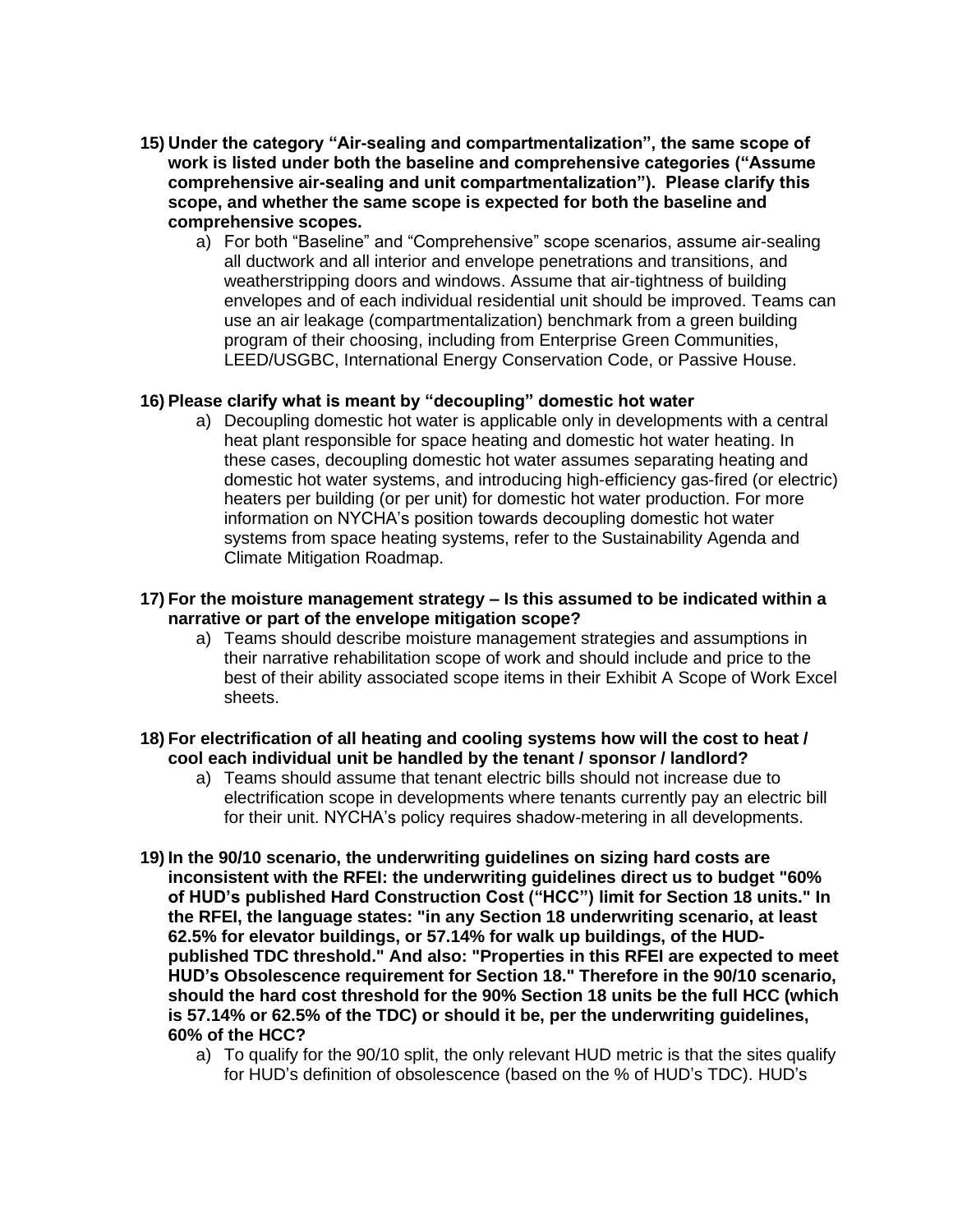HCC thresholds are relevant for conversions that are not obsolete and are instead moving forward under the traditional RAD conversion.

- **20) Please confirm you want teams to submit the Base and Comprehensive Scopes provided by NYCHA with the financing gap they create. Should each submission include a proposal that does not have a gap?** 
	- a) Confirmed that each team should submit a Base and Comprehensive Scope. The Base scope proposal can include a gap if your Project Team's assessment is that the base PACT sources cannot fully fund the Base Scope.

#### **21) Can teams propose alternative financing methods?**

- a) Teams should adhere to the underwriting guidelines. Teams can provide a narrative description of alternative financing methods they would propose and what the potential benefits to the project would be.
- **22) The current "Return to Developer" tab considers developer fee and return on equity as the same income streams to the developer and does not consider the timing of funds. Please update the tab to reflect (1) the impact of timing on and (2) returns on equity and the development fees as separate.**
	- a) The goal of this tab is to understand the total funds the Project Team is proposing go to the Non-NYCHA entity(ies). If your team would like to build in an additional line demonstrating a distinction between these items and a reflection of timing, you are welcome to, however please leave the components that NYCHA initially distributed in place.
- **23) Based upon NYCHA's new approach outlining a baseline and comprehensive scope, there may be a need for subsidy. If subsidy is required due to these scope additions, would it still be acceptable for teams to utilize the 10% developer fee?**
	- a) If subsidy is needed as a result of pursuing a comprehensive scope, Project Teams can still size a 10% Developer Fee.

#### **OCEAN HILL AND STUYVESANT GARDENS**

- **24) Please clarify which Electrical items in the Scope of Work are considered "jobbing, maintenance, and repair work" under the Davis-Bacon Wage Schedule for Kings County.**
	- a) NYCHA is not able to provide a response to this question at this time.

#### **25) Do all buildings require a newly installed intercom system?**

- a) Teams should refer to the 2017 PNA quantities identified in Exhibit A Scope of Work Excel sheet and Modernization Reports. Provide additional scope items as required by observed need or programmatic goals.
- **26) Please confirm doors listed under exterior refers to back-of-house HM Doors/Frames**
	- a) Confirmed. Teams should verify specifications and quantities during future inspections.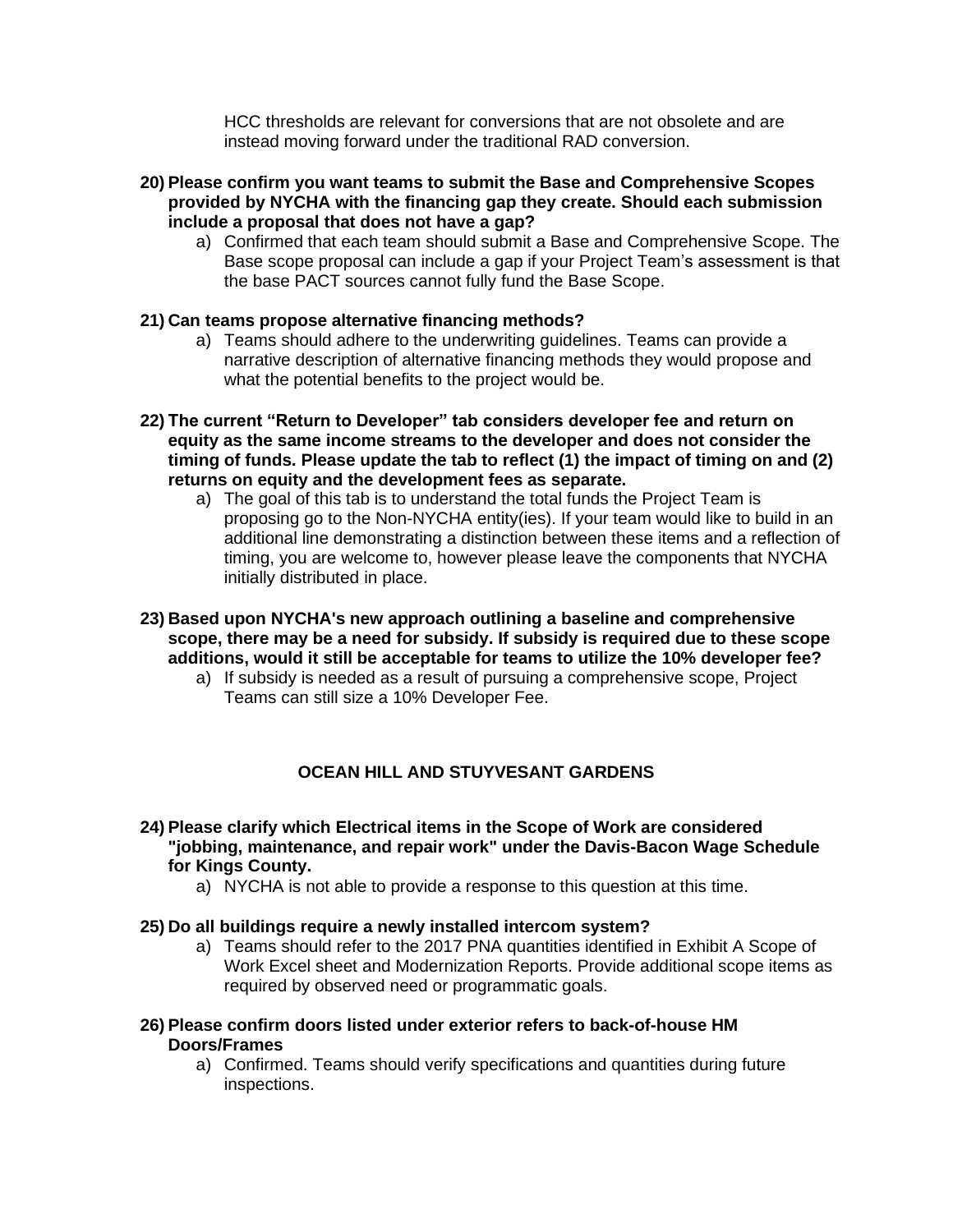#### **27) Please clarify what the Scope of Work quantities "EACH" represent for Fire Escapes (baskets? treads?)**

a) For stairs and fire escape quantities in the 2017 PNA, "EACH" typically represents the runs associated with each floor level.

**28) Please confirm Secondary Doors are made of HM material.Confirmed. Teams should verify specifications and quantities during future inspections.**

**Please confirm all flooring is VCT.** 

**Teams should refer to the 2017 PNA quantities identified in Exhibit A Scope of Work Excel sheet, Historic Drawings, and Modernization Reports. Please clarify locations of roll down gates.** 

**Teams should refer to the 2017 PNA quantities identified in Exhibit A Scope of Work Excel sheet, Historic Drawings, and Modernization Reports.**

- a) NYCHA is not able to provide a response to this question at this time.
- **29) Please clarify what the Scope of Work quantities "EACH" represent for Stairs (runs? treads?)** 
	- a) For stairs and fire escape quantities in the 2017 PNA, "EACH" typically represents the runs associated with each floor level.
- **30) Please confirm storefront is aluminum.**
	- a) Teams should refer to the 2017 PNA quantities identified in Exhibit A Scope of Work Excel sheet, Historic Drawings, and Modernization Reports.
- **31) Please clarify entire Scope of Work for the Fire Alarm System and what each quantity represents.** 
	- a) Teams should refer to the 2017 PNA quantities identified in Exhibit A Scope of Work Excel sheet and Modernization Reports. Provide additional scope items as required by observed need or programmatic goals.
- **32) Please confirm the quantities listed in the Lighting – Exterior Security section (seems high).** 
	- a) Teams may adjust proposed quantities per observed need or programmatic goals.
- **33) Please clarify what the Scope of Work quantities "EACH" represent for CCTV (cameras? systems?).** 
	- a) Confirmed.
- **34) Please confirm all heating risers are currently exposed, non-enclosed, and not insulated.** 
	- a) Confirmed. Teams should verify conditions with Historic Drawings and Modernization Reports.
- **35) Please confirm that the quantities for radiators/convector/baseboard are not duplicates of the ones under "Apartment."** 
	- a) Confirmed. Quantities refer to common space systems. Teams should verify conditions with Historic Drawings and Modernization Reports.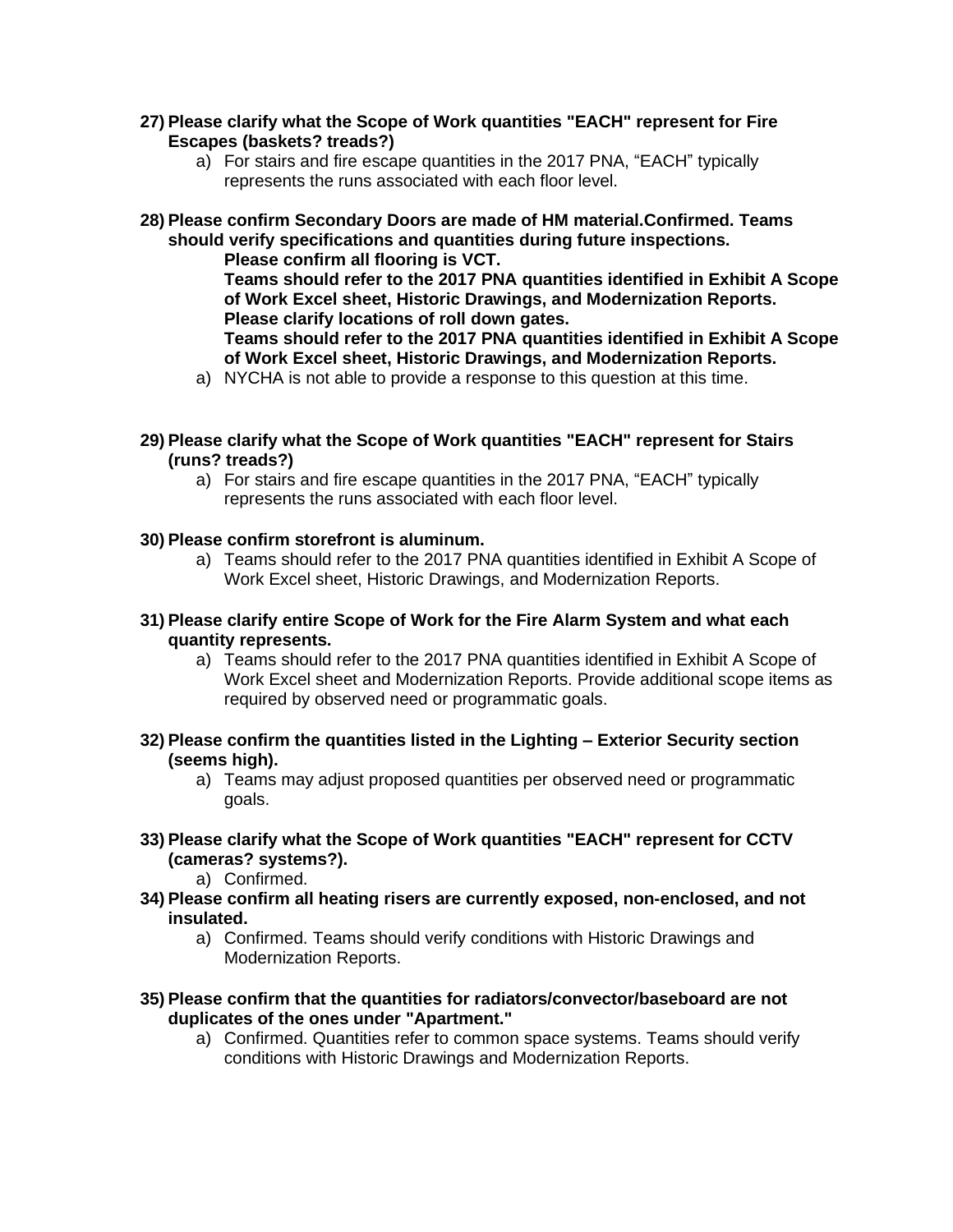#### **36) Please confirm quantity of return condensate piping for Stuyvseant Gardens I (seems low compared to supply).**

- a) Teams may adjust proposed quantities as required as the PNA may not describe total quantities.
- **37) Please clarify sizes and capacities of tanks and system components.** 
	- a) Teams should refer to the 2017 PNA quantities identified in Exhibit A Scope of Work Excel sheet, Historic Drawings, and Modernization Reports.
- **38) Please clarify location of sprinkler piping (public spaces only?).** 
	- a) Confirmed. Sprinklers may be located in common and utility spaces. Teams should verify quantities with Historic Drawings and Modernization Reports.
- **39) Please confirm that these quantities refer to roof top fans (not apartment fans).**
	- a) Confirmed. Teams should verify quantities with Historic Drawings and Modernization Reports.
- **40) Please confirm that these quantities refer to the full removal and replacement of Storm Piping.** 
	- a) Adjust the unit quantities as required as the PNA may not describe total quantities.
- **41) Would individual meters / billing tenants directly for energy usage be allowable in any scenario, particularly in the comprehensive scope scenario, or does NYCHA require shadow-metering in all scenarios?**
	- a) NYCHA's policy requires shadow-metering in all developments.
- **42) Please provide drawings for the Saratoga Village Community Center. Only the residential building is provided (Building #5).**
	- a) Drawings have been requested from NYCHA Capital Projects Department and will be shared upon receipt.
- **43) The Baseline scope calls for new high efficiency gas fired condensing boilers with hydronic conversion from steam. This will require complete new hot water distribution piping and radiators. Is this the intent?**
	- a) The baseline scenario asks teams to evaluate decentralizing heating and converting from steam to hydronic, where applicable. Teams should identify all costs associated with this scope, including for new distribution and radiators. Where buildings or campuses have received recent upgrades to the existing heating system, teams can propose retaining and optimizing this existing system. In either case, teams should correlate costs to repair in kind existing heating systems (including repairs assumed to distribution and return) to estimated costs for a new system. For more information on NYCHA's position towards decentralizing and hydronic conversion, refer to the Sustainability Agenda and Climate Mitigation Roadmap.
- **44) Would NYCHA please describe the scope of the boiler replacement projects at Saratoga Village and Ocean Hill apartments? Please be specific as to what is included in this scope description: Replacement of just the boiler? Re-piping of entire boiler plant? Conversion to hydronic? New Boiler Rooms for each building?**
	- a) NYCHA is not able to provide a response to this question at this time.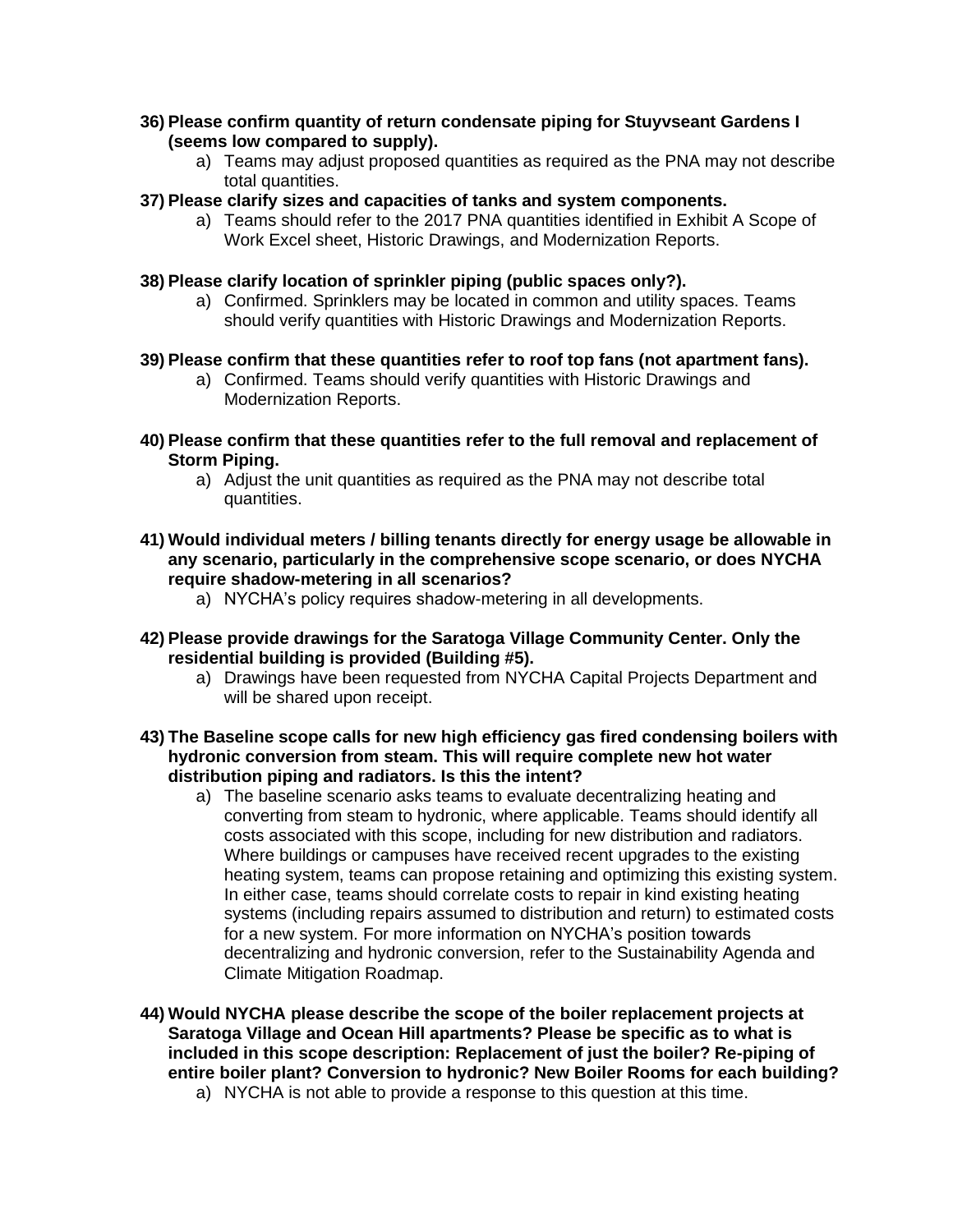#### **45) Baseline scope calls for programmable thermostats in each unit. Does this mean one thermostat for each room?**

- a) Assume one thermostat per unit.
- **46) Please confirm that there is existing gas service at each current boiler location that is currently being utilized by the existing Boiler System.**
	- a) NYCHA is not able to provide a response to this question at this time.
- **47) Baseline scope for community spaces calls for balanced mechanical ventilation with cooling. This will require central A/C system with ductwork. Is this the intent?**
	- a) "Balanced mechanical ventilation" assumes mechanical fresh (outdoor) air supply and mechanical return (exhaust) at the same rate. Proposed mechanical ventilation systems can include heat or energy recovery (HRV/ERV) to control humidity and reduce energy usage, but HRV/ERV is not required. Proposed mechanical ventilation systems can include any combination of heating, cooling, and humidity control, depending on the specific approach to HVAC identified by the design and engineering team for spaces where balanced mechanical ventilation is proposed. Teams should identify all costs associated with their proposed ventilation strategy, including for the installation of new ductwork, if required.

#### **48) Baseline scope for corridor and common areas calls for 100% outdoor air supply. Should this be heated and air-conditioned air?**

a) Assume a dedicated outdoor air system for 100% fresh air supply to community facilities. Proposed systems can include any combination of heating, cooling, and humidity control, depending on the specific approach to HVAC identified by the design and engineering team for these spaces. Outdoor air systems can be coupled with a heat pump system (VRV/VRF, etc.), for example. Proposed mechanical ventilation systems can include heat or energy recovery (HRV/ERV) to control humidity and reduce energy usage, but HRV/ERV is not required.

#### **49) Please define "compartmentalize" with technical metrics. What are the numerical requirements being sought after?**

- a) For both "Baseline" and "Comprehensive" scope scenarios, assume air-sealing all ductwork and all interior and envelope penetrations and transitions, and weatherstripping doors and windows. Assume that air-tightness of building envelopes and of each individual residential unit should be improved. Teams can use an air leakage (compartmentalization) benchmark from a green building program of their choosing, including from Enterprise Green Communities, LEED/USGBC, International Energy Conservation Code, or Passive House.
- **50) Based on provided information, it appears that some buildings already have interior insulation on the perimeter walls. Should we assume that buildings with existing insulation be receiving insulation in addition to what is existing?**
	- a) Teams can evaluate original construction document sets and estimate R-values and other performance metrics of existing wall assemblies. For interior insulation strategies, where performance to code minimum is not requested, each team should propose their own benchmark and strategy to improve thermal performance, air-tightness, and moisture performance of building envelopes.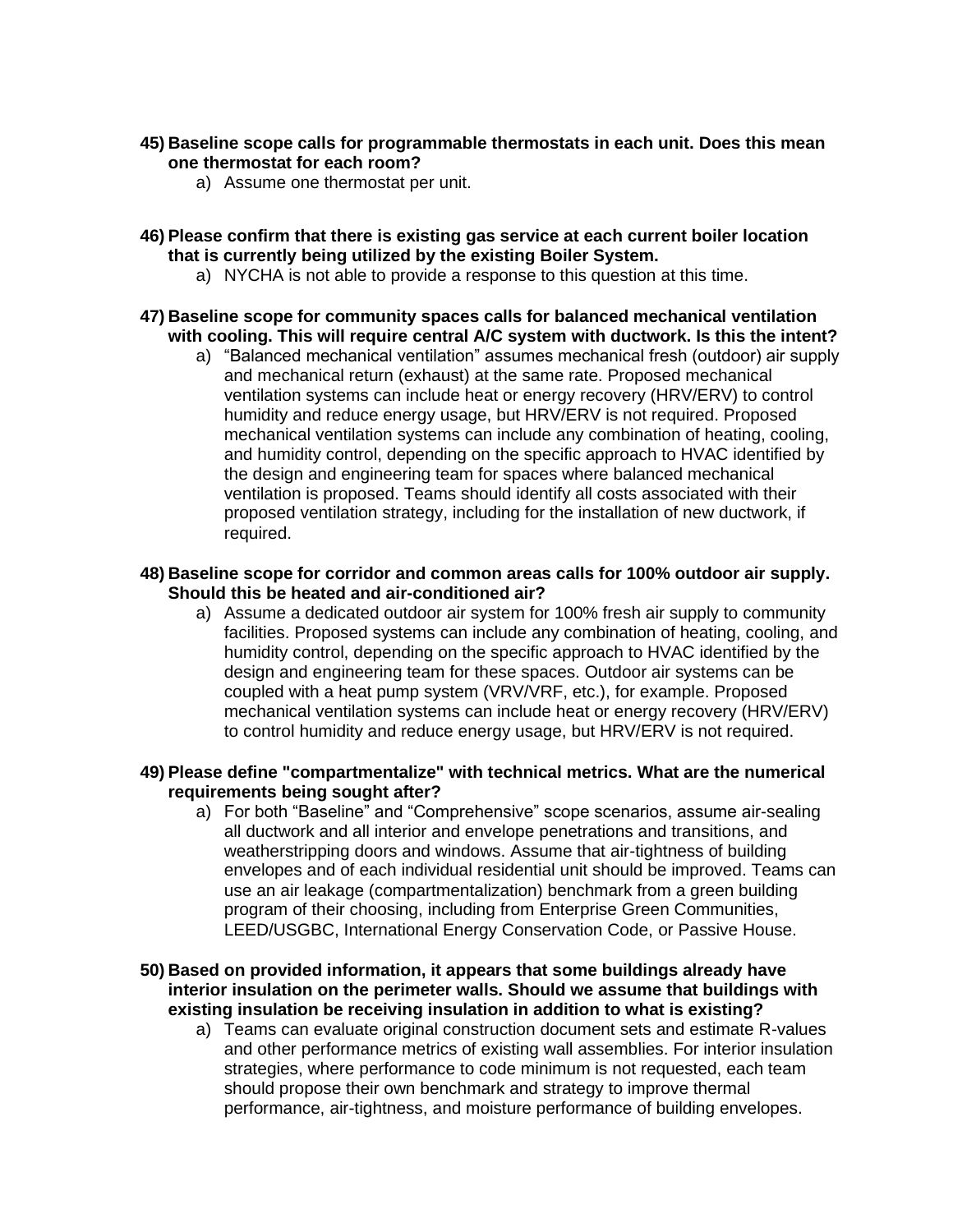- **51) The Updated Scope Guidance states that "Baseline solutions do not have to ensure thermal performance to code minimum." Is there a (non-code) minimum thermal performance that exterior/interior insulation at exterior walls should meet?**
	- a) Teams can identify a thermal performance benchmark for envelope improvements based on the specific approach proposed. If achieving code minimum is feasible based on assumptions about existing conditions and evaluation of consequences to budget and room dimensions, for example, that is ideal, but it is not required. Baseline envelope improvement goals include improving thermal performance, improving air-tightness, improving moisture performance and preventing future mold issues, prioritizing non-combustible materials, and concerns associated with indoor air quality.
- **52) Please clarify the types of existing Site Lighting (light poles or bollards)?**
	- a) NYCHA is not able to provide a response to this question at this time.
- **53) Please clarify the extent and scope of "Camera Upgrades" at Saratoga Village anticipated to start in November 2022.**
	- a) NYCHA is not able to provide a response to this question at this time.
- **54) To size the minimum hard costs, would the 10% RAD units also be subject to the same threshold or would the minimum only apply for the Section 18 units, then add an unprescribed additional amount for the RAD units?**
	- a) The full project scope should be considered for the hard cost analysis, then 10% will proceed as RAD units. There should not be a difference in the hard costs allocated to RAD vs Section 18 units.
- **55) Should we anticipate any real estate taxes on the new construction site or assume 0% real estate taxes given that NYCHA will continue to own the land**
	- a) If the new construction site includes uses that would be taxed under the conditions of NYCHA's PILOT (ex: if there are for-profit commercial tenants), you should assume the PILOT would apply.

#### **SACK WERN AND CLASON POINT GARDENS**

- **56) For Clason Point Gardens – What is the current use of the rooms adjacent to the boiler rooms in Buildings 18, 26, 42?**
	- a) In Building 18, the room adjacent to the boiler room is used as worker's storage and locker room. Building 25 is the plumber's shop and storage room as well as the gas and water service entry points. Buildings 42 is development storage room and gas and water service entry points.
- **57) What are the uses of the 2 units with address number 811 and 807 at the northern end of the property? The historic plans from the 1940s shows it as community space, but the more resent rental unit plans imply these are residential units.**
	- a) These units are used as rental units.
- **58) Which spaces are being utilized (and for what) in the basement of building 7?**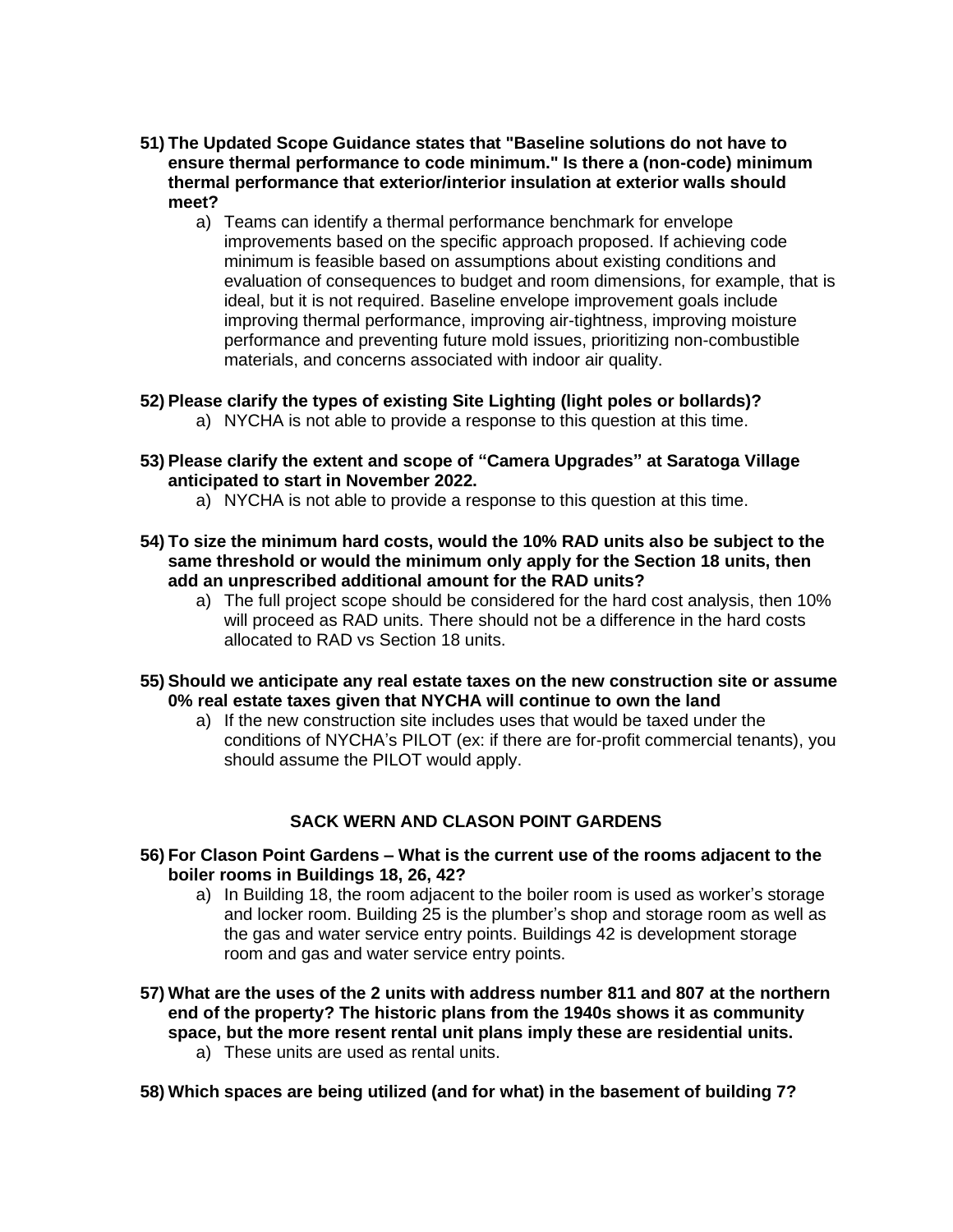- a) All of the spaces in the basement of Building 7 are utilized. There is currently a carpenter shop and roofing shop.
- **59) For Sack Wern – Is the community space in the basement of Building 5 (or any of the buildings) being utilized?**
	- a) The community space in the basement of Building 5 and other basements are currently only used as storage space.
- **60) Has the room, directly to the left of the entrance in each building, been merged into the unit adjacent to it? If not, what is the current function of this space?**
	- a) The room directly to the left of the entrance in each building has not been merged with the unit adjacent to it. The room in Building 1, 2, 4 and 7 is not in use, the unit is Building 2 is the elevator shop, the unit in Building 5 is the Tenant Association President's Office. The room in Building 6 does not exist.

#### **61) Are the laundry rooms in the basement of each building being utilized?**

a) There are no laundry rooms in use anymore. All laundry rooms are currently used as storage.

#### **62) Can you clarify the number of boilers at Clason Point Gardens?**

- a) There are 3 boiler rooms with 3 boilers in each room, for a total of 9.
- **63) Exhibit A notes that there are 18 Steam Boilers, but then also notes 10 Steam Gas / Oiler Burners for Clason Point Gardens. What is the difference between this equipment?**
	- a) There are 9 gas boilers and 9 gas/oil boilers. The gas/oil boilers run on both types of fuel.
- **64) For Clason Point Gardens, is NYCHA looking for teams to replace individual circuit breakers in the panelboard or the entire panelboard including individual circuit breakers?** 
	- a) Based on the existing conditions of circuit breakers and panelboard and the planned electrical upgrades for the site, NYCHA will work with development teams to determine replacement. For the purposes of cost estimating, development teams should assume that the entire panelboard including individual circuit breakers will need to be replaced.
- **65) Can you provide the sizing of the boiler systems at both Clason Point Gardens and Sack Wern as well as the size of the Domestic Hot Water Tanks?**
	- a) NYCHA is not able to provide a response to this question at this time.
- **66) Do you have additional information on Lead, Asbestos and Mold at both Clason Point Gardens and Sack Wern?**
	- a) NYCHA is not able to provide a response to this question at this time.

#### **67) Is there a cavity wall at Clason Point Gardens?**

a) For information about existing wall assemblies, refer to the construction document sets provided in the external Sharepoint folder.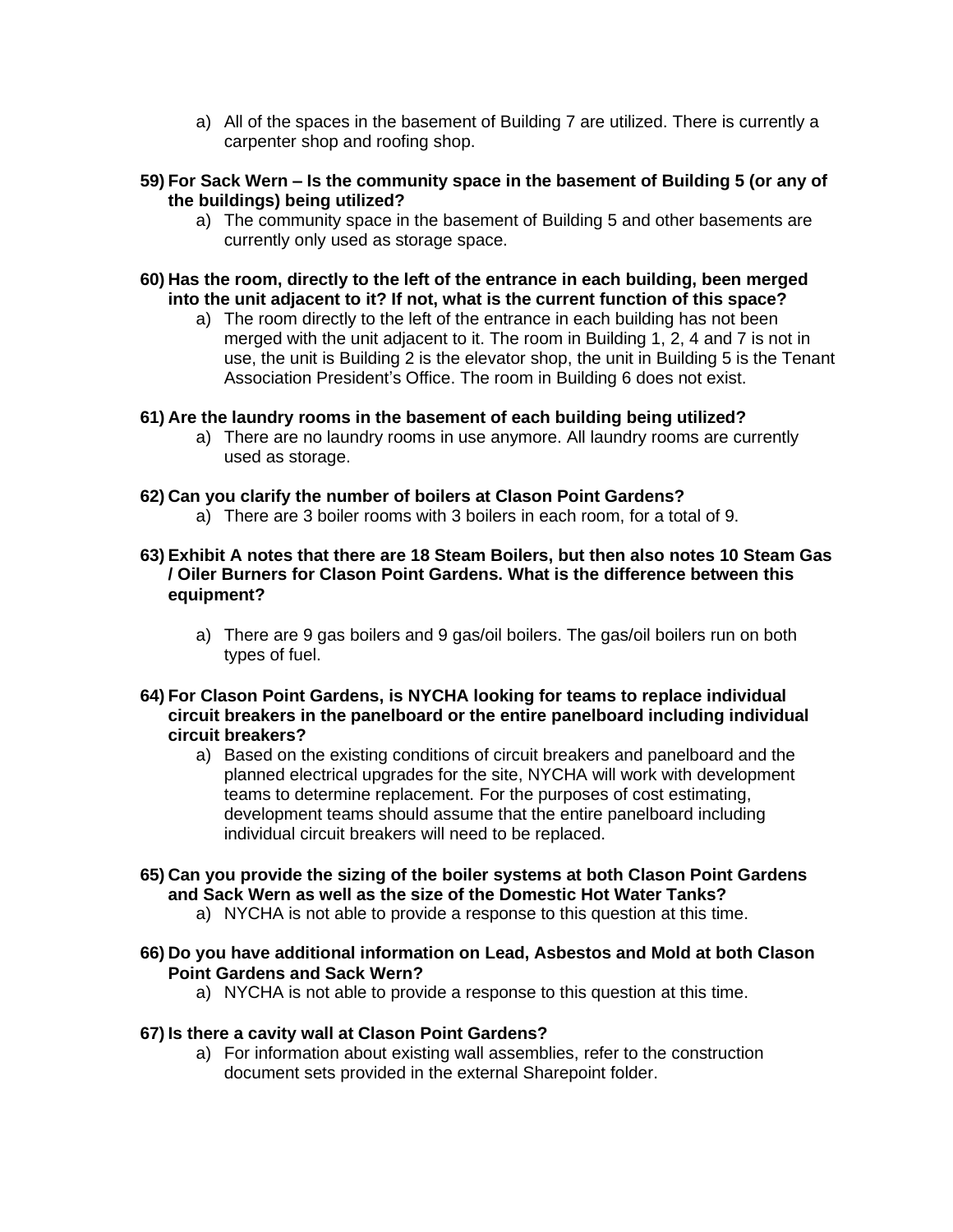#### **68) Is there currently insulation in the roof cavity at Clason Point Gardens?**

- a) Yes, there is currently insulation in the roof cavity at Clason Point Gardens. For information about existing assemblies, refer to the construction document sets provided in the external Sharepoint folder.
- **69) What are the conditions of the existing roofs at Sack Wern, in the video it notes they are under warranty? The ACP-21s note for all buildings there were roofs repairs completed can you specify? For roofs still under warranty would NYCHA like us to replace to meet the comprehensive R-50 value?**
	- a) Teams should price upgrading roofs to R-50 for the "Comprehensive" scope but can note where recent roof upgrades have been performed along with a summary of assumptions for remaining useful life.
- **70) Clason Point Garden is a National Historic Registry eligible development and our conversation with Parks and based upon the secretary of the interiors standards for rehabilitation we are not able to install photovoltaic panels on "prominent locations"**
	- a) If you plan to pursue Historic Tax Credits as part of your project proposal, to follow the National Historic Registry requirements, photovoltaic panels do not need to be installed in prominent locations.

#### **71) It does not appear possible to install interior mailboxes at Clason Point Gardens, based upon space requirements and UFAS. Would replacement of exterior mailboxes be acceptable?**

a) Yes. Exterior mailboxes are acceptable. The proposal should consider resident proximity to mailboxes.

# **UNION AVENUE CONSOLIDATED**

- **72) Please provide current staffing levels and roles for the development (X Property Manager, X Superintendent, X Management Staff, X Maintenance Workers, X "handymen", X Grounds Keepers, X Caretakers, etc.)?**
	- a) 1 Manager, 1 Superintendent, 1 Assistant Superintendent, 10 Janitors, 4 Live-in Superintendents; 1 Supervisor of Caretakers, 1 Supervisors of Grounds, 1 Caretaker of Grounds, 2 Caretakers (drives the truck and clean moveouts); 4 Maintenance Workers

#### **73) Who manages the Daycare Center at the Davidson building?**

a) NYCHA is not able to provide a response to this question at this time.

#### **74) Are the backyard patio structures in South Bronx (Site 402) legally permitted?**

a) NYCHA will work with the designated team to ensure all structures postconversion are legally permitted.